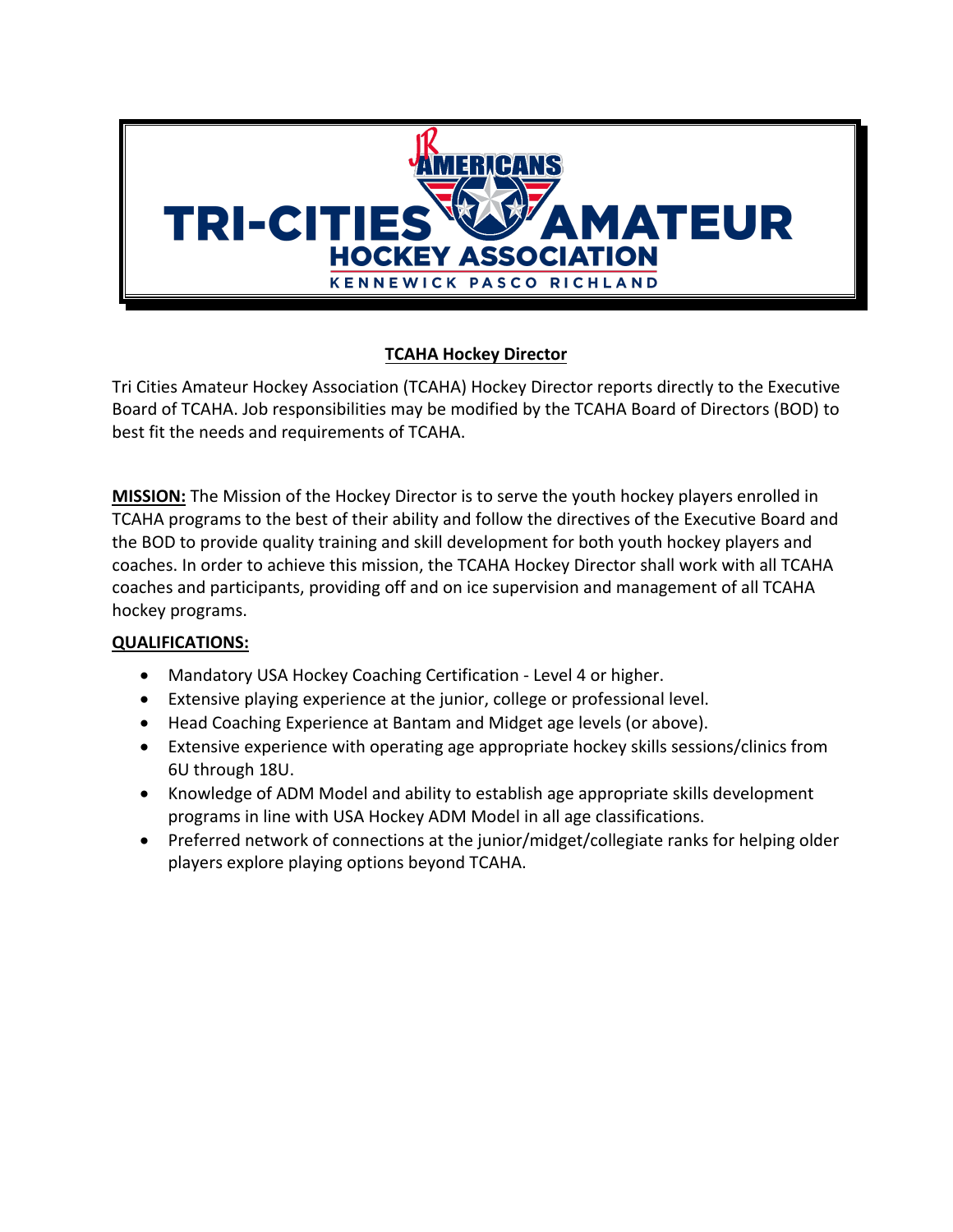#### **Responsibilities**

- Hockey Director will be required to manage Stick Time and Beginners Program for the association, either through attendance or delegation.
- Serve as the ADM Director and participate on the ice at various team practices (house and rep level) on a regular basis to assist teams and coaches.
- Provide on-site supervision of hockey programs throughout hockey season.
- Availability to coach a rep travel team on an as needed basis.
- Coordinate association-wide player development plan to incorporate ADM age appropriate training methods as players graduate from one age level to the next.
- Monitor player development.
- Run weekly skills/skating clinics to membership during the regular season.
- Ensure fair and impartial treatment of all players and teams in scheduling and team player placement.
- Generate short- and long-term goals for hockey program growth and improvement.
- Participate in long range planning and development of hockey programs.
- Respond to public inquiries about hockey programs.
- Recruit new coaches and assist in Rep and House coach selection.
- Provide input and approval on assistant coaches.
- Advise coaches in development of daily, weekly and seasonal practice plans and team management.
- Instruct coaches and players in team systems of play suitable to their age and skill level.
- Provide end of season coaching evaluations to the Board of Directors.
- Implement ongoing education and training programs for coaches and conduct coaching meeting for all head coaches.
- Help to maintain and promote respect, discipline, effort, teamwork and excellence within TCAHA, both on and off the ice.
- Effectively and respectfully communicate with coaches, staff, players, parents, fans, media and community members.
- Conduct pre-season parent meetings to discuss philosophies and goals (age specific skills, playing time, practice/game ratio, number of games and tournaments).
- Provide input and guidance on team composition, practice/game ratio, number of games, league participation and tournament participation based on philosophies and goals.
- Attend all PNAHA meetings as permitted
- Perform duties at the request of the Board of Directors